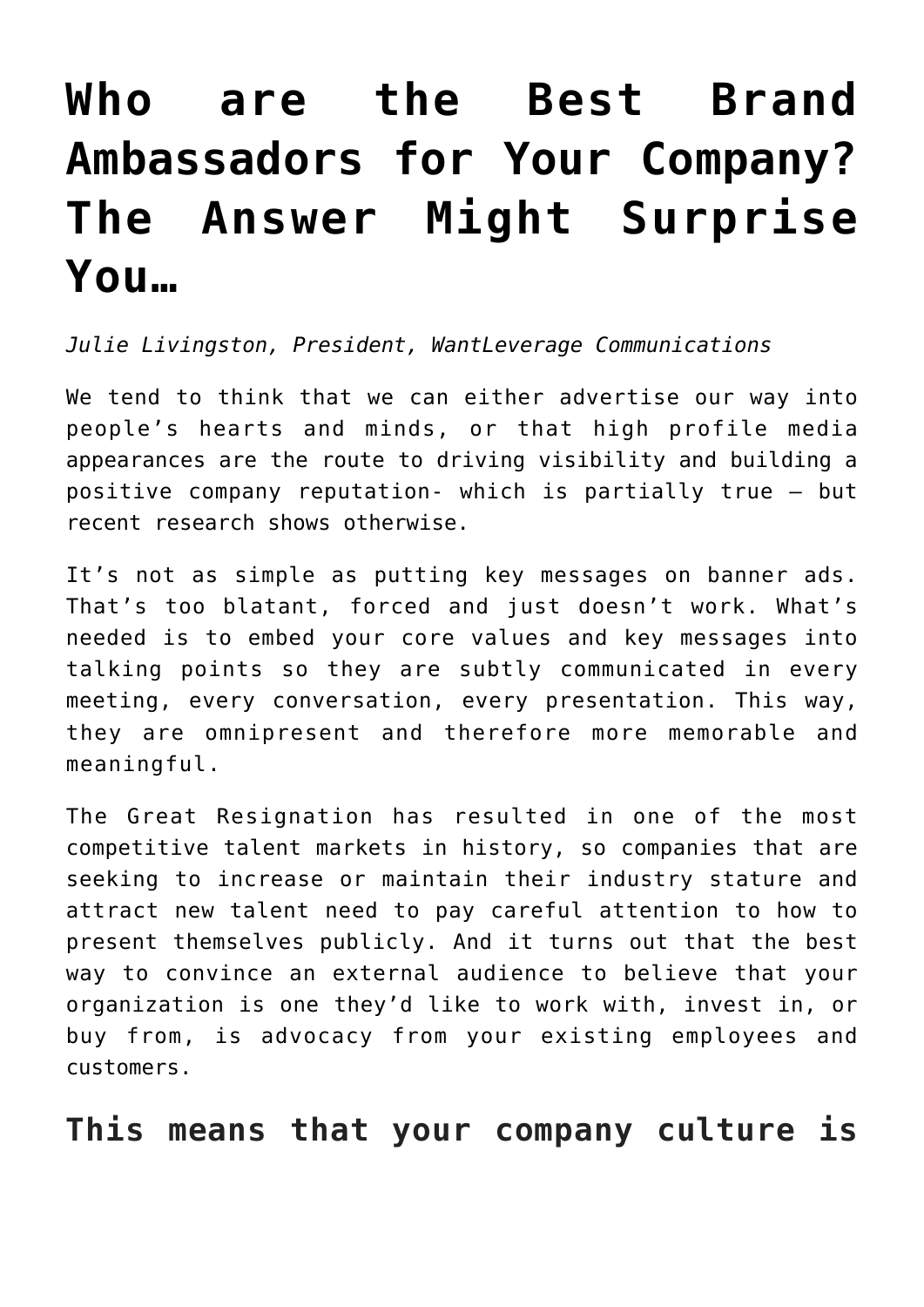## **your single biggest PR asset.**

We can see the flipside of this in action further identified in a recent [MIT Sloan](https://sloanreview.mit.edu/article/toxic-culture-is-driving-the-great-resignation/) research study analyzing 34 million online employee profiles to identify US workers who left their employer for any reason such as quitting, layoff or retiring. It is crystal clear that the primary reason talent leaves is due to toxic company cultures. Such dysfunctional organizations drain talent away – and those people who remain are disengaged, less productive than their happier peers and are more likely to suffer from serious health events such as heart attacks or strokes. No PR strategy can outweigh the effect of an unhappy workforce.

At this moment in history, toxic company culture is the one metric that dominates all others around employee attrition – and is ten times more likely to drive people to leave even than levels of compensation (which in itself is still in the top ten reasons people resign). The much-discussed factor of burnout is much less significant than company culture.

Consider this:

- 46% of job seekers consider [culture an important factor](https://teamstage.io/company-culture-statistics/#:~:text=Company%20culture%20is%20an%20important,companies%20with%20a%20bad%20reputation.) in choosing a prospective employer [BuiltIn](https://builtin.com/company-culture/company-culture-statistics#:~:text=Image%20via%20Shutterstock-,46%25%20of%20job%20seekers%20cite%20company%20culture%20as%20very%20important,employers%20by%20their%20company%20culture.)
- 86% would also avoid employers with a negative public image [\(TeamStage](https://teamstage.io/company-culture-statistics/)).
- 15% would decline a job offer due to poor company culture. ([BuiltIn](https://builtin.com/company-culture/company-culture-statistics#:~:text=Image%20via%20Shutterstock-,46%25%20of%20job%20seekers%20cite%20company%20culture%20as%20very%20important,employers%20by%20their%20company%20culture.))

One important note, though. Before marketing your brand as a great-culture champion, take an honest look at how your organization fares in this area. Assess how your people, starting with the leaders, cultivate a positive workplace culture. Is leadership living the company's core values or are they just words on a kitchen poster?

Here's what I advise my clients to think about when they're assessing their company culture.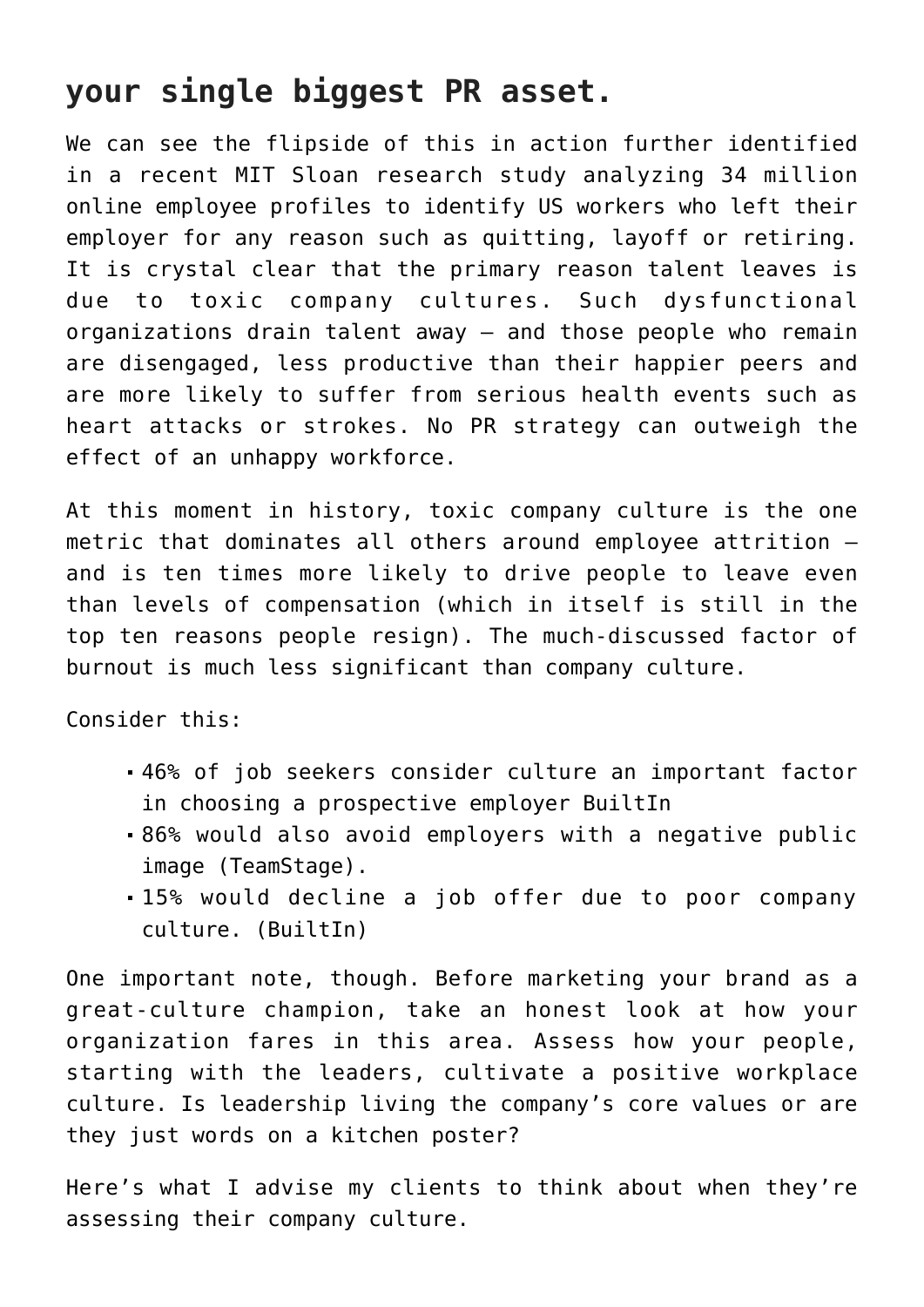- Re-evaluate the currency and resonance of your core values and key messages to make sure they are humancentric. Are they authentic? Can leadership embody and role model them?
- Align your core values with what matters most to today's employees: flexibility, ability to carve out a career path, opportunities for learning and development and consistent, transparent communication.
- Streamline core values the ideal number to have is three, and five should be the absolute maximum. Make them memorable and realistic. For instance, one of my clients has this great set of three core values: Have integrity, Care about the greater good, Get it done (referring to resourcefulness and collaboration).
- Make certain that your business serves as an altruistic force for good in the community. Research shows that 52% of employees would likely quit their jobs if their company's values did not align with their own ([Blue](https://www.prnewswire.com/news-releases/the-great-resignation-a-majority-of-employees-would-quit-their-job--and-only-1-in-4-workers-would-accept-one--if-company-values-do-not-align-with-personal-values-301404919.html) [Beyond Consulting](https://www.prnewswire.com/news-releases/the-great-resignation-a-majority-of-employees-would-quit-their-job--and-only-1-in-4-workers-would-accept-one--if-company-values-do-not-align-with-personal-values-301404919.html)).

Leaders have to recognize that employees are in the driver's seat and are in the position to demand accountability—among other things—from them. Companies should see this as an opportunity to dig deep and honestly evaluate who they are and what they believe in as an organization.

How well does your internal brand (the narrative your company tells your people) sit with your employees? How is the story reflected in the day-to-day grind at the workplace? How are the management and other stakeholders living out the company's values in and outside the office? Answering these allimportant questions will help you create meaning and connectedness.

[Anthony Klotz](https://today.tamu.edu/2022/02/11/the-texas-am-professor-who-predicted-the-great-resignation/), the professor who gave birth to the term "The Great Resignation," explained that among the reasons why employees are quitting is because they experienced a pandemic epiphany. COVID has profoundly impacted how employees view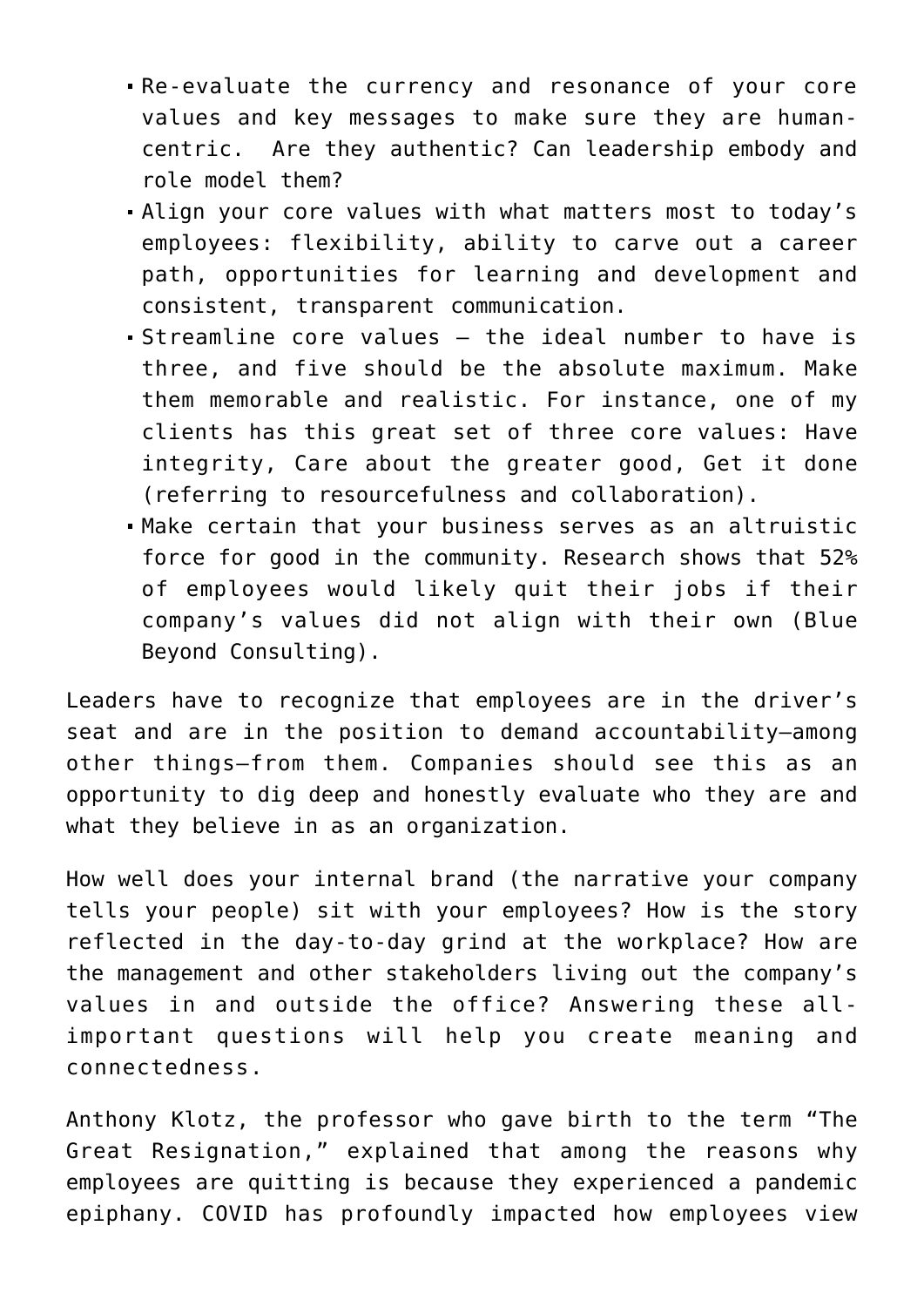work and what they want to get out of it and has brought purpose and meaning to the fore in new ways.

Employees want to feel a greater sense of significance in investing their time and effort. This part is where leaders need to build purpose and transform the company's core values into impacts. Employees who take pride in what they do are more engaged and productive – and therefore more likely to talk positively about their organization.

Navigate "The Great Resignation" by giving your employees deeper reasons to brave through the uncertainties of the current times. Take advantage of your one-on-one interactions to help them understand their purpose and how their work matters to their customers, families, the community, the society, the environment, and other sectors outside your office's walls, be it virtual or physical.

The days of 'I'm so lucky to have a job' are over and it's now a case of 'WE are so lucky to have you on our team.'

Introduce Company Pillars every year. These articulate short term goals and allow management to zero in on very specific things such as: mental health; being more eco friendly; cultivating a growth mindset.

Review your company culture to make sure that the mission, core values and key messages align with what today's talent is seeking: life balance, flexibility (opportunities for at least some work from home time or hybrid work arrangement), the ability to carve out an exciting career path; ongoing opportunities for learning and development; and transparent communication.

Putting your focus on developing a positive company culture doesn't only lead to happier employees, it also affects the bottom line. Seventy percent of respondents to a survey of over a thousand knowledge workers said that a workplace with a more sustainable culture is better able to grow and innovate,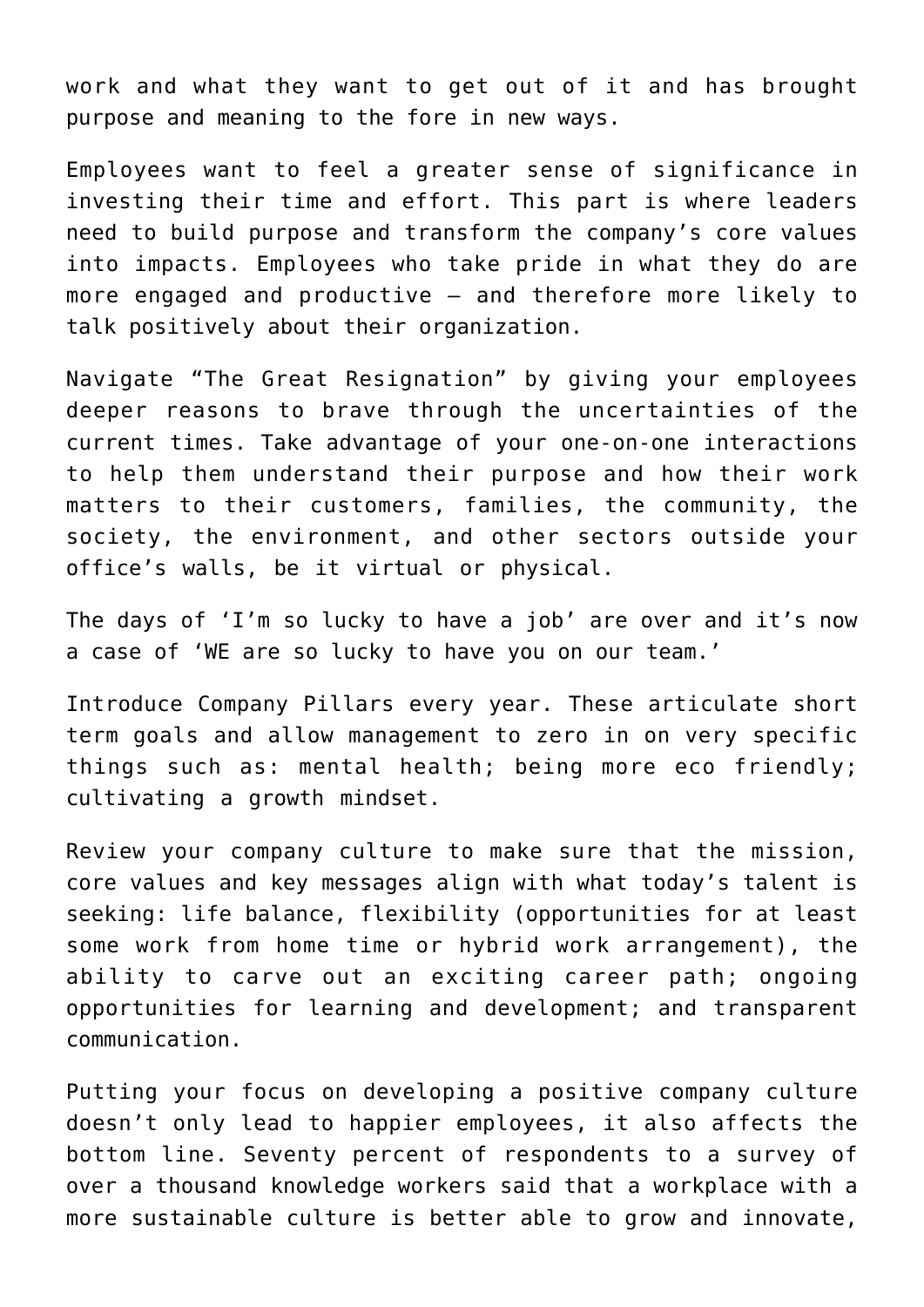and 71 percent said it affects how engaged employees are with their jobs. By contrast, 49 percent of workers who felt that their work environment was unsustainable said that they were planning to leave within the next year ([Clockwise\)](https://www.prnewswire.com/news-releases/women-feeling-the-pressure-from-unsustainable-workplace-cultures-301498788.html).

## **But what does all this have to do with your PR strategy?**

Your best brand ambassadors are employees (past and present), vendors and customers – they know your company inside and out and they're perfectly positioned to be brand champions because their words will be taken seriously by external audiences. So they are crucial groups with whom to communicate culture, values and key messages. Why? Because you want them to repeat these things in conversations with others.

This support has to be heartfelt and authentic – otherwise it will ring hollow. It has to be the expression of people's lived experience. This whole process is about building trust – between leadership and employees and between your organization and the outside world.

In other words, if you want your present and past employees, board members, vendors and customers to say positive things about your company such as:

- Company A is doing some innovative things; they are ahead of the curve because…
- Our team did some incredible problem solving today
- It was a great team effort because of X, Y, and Z
- I appreciate how I am heard at work. I feel as if my manager is really listening to me and giving me constructive feedback
- I admire how transparent and honest our CEO is with everyone on the team

Then your task is to make sure that management doesn't merely talk about but actually embodies the culture and core [values,](https://www.commpro.biz/why-a-united-front-between-pr-and-hr-can-achieve-in-the-great-resignation/)